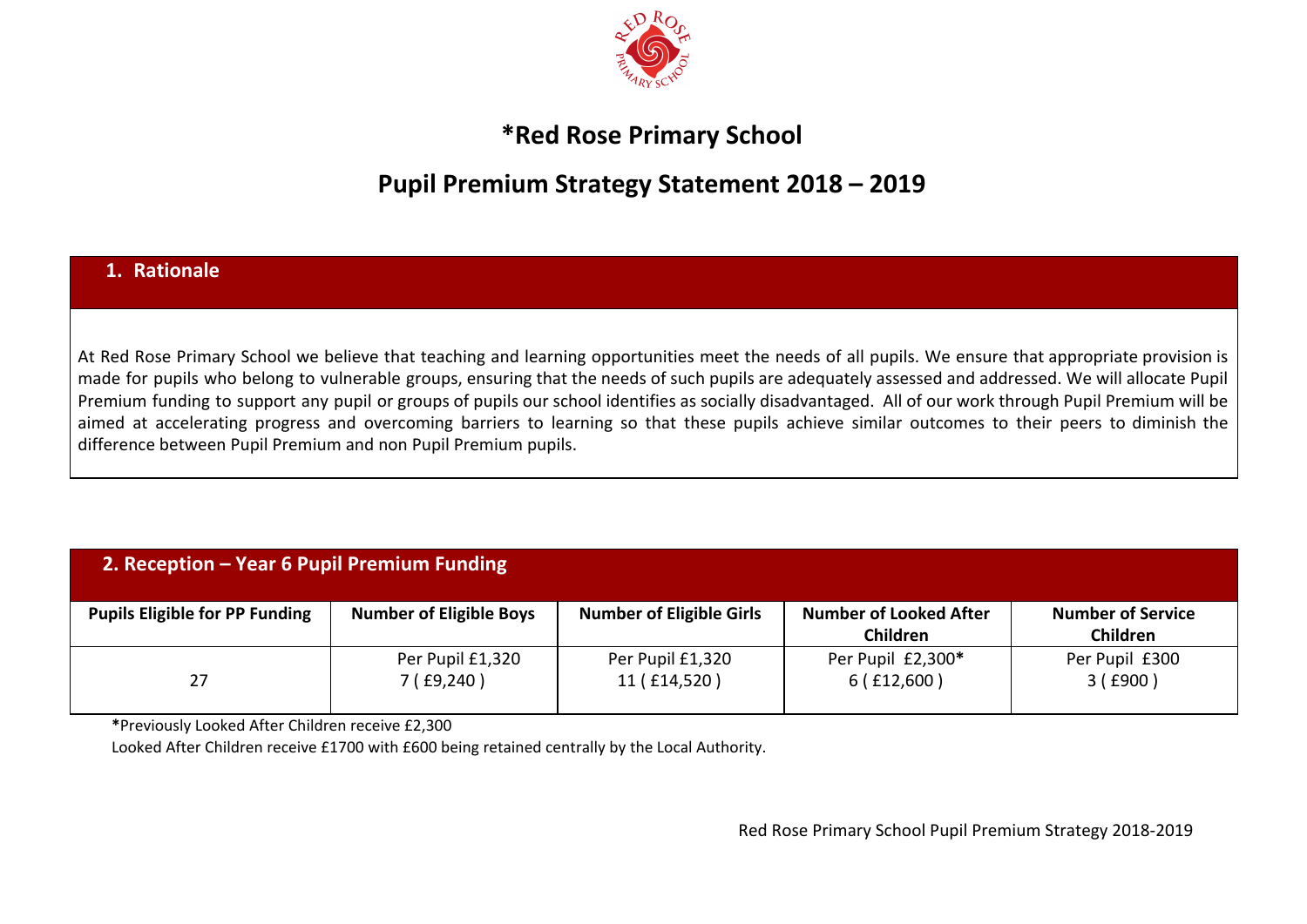

| 3. Early Year Pupil Premium Funding |                                  |                                |                                 |                          |  |
|-------------------------------------|----------------------------------|--------------------------------|---------------------------------|--------------------------|--|
| <b>Total of Nursery Pupils</b>      | <b>Number of Eligible Pupils</b> | <b>Number of Eligible Boys</b> | <b>Number of Eligible Girls</b> | <b>Total EYPP Budget</b> |  |
|                                     | Hourly Rate £0.53                | Hourly Rate £0.53              | Hourly Rate £0.53               | Hourly Rate £0.53        |  |
|                                     | <b>NA</b>                        | ΝA                             | ΝA                              | ΝA                       |  |

| 4. Pupil Premium Summary Information     |         |                           |      |  |
|------------------------------------------|---------|---------------------------|------|--|
| <b>Total Number of Pupils (Inc. FTE)</b> | 277     | Number of Pupils Eligible | 27   |  |
| <b>Total Pupil Premium Budget</b>        | £37,260 | % of Pupils Eligible      | 9.7% |  |

| 5. 2017-2018 - Outcomes    |            |                  |                     |                                   |            |                  |
|----------------------------|------------|------------------|---------------------|-----------------------------------|------------|------------------|
| KS1                        |            | <b>PP Pupils</b> |                     | KS <sub>2</sub>                   |            | <b>PP Pupils</b> |
| Year 2 - 5 pupils          | <b>SCH</b> | <b>NA</b>        | <b>Other pupils</b> | Year 6 - 4 pupils                 | <b>SCH</b> | <b>NA</b>        |
| <b>Expected Standard R</b> | 80%        | 60%              | 78%                 | <b>Expected Standard R</b>        | 100%       | 80%              |
| <b>Expected Standard W</b> | 40%        | 53%              | 73%                 | <b>Expected Standard W</b>        | 75%        | 83%              |
| <b>Expected Standard M</b> | 60%        | 61%              | 79%                 | <b>Expected Standard M</b>        | 100%       | 81%              |
| Year 1 Phonics             | 100%       | 70%              | 84%                 | <b>Expected Standard GPS</b>      | 75&        | 82%              |
| (2 pupils)                 |            |                  |                     |                                   |            |                  |
| EYFS GLD (4 pupils)        | 50%        |                  |                     | <b>Expected Standard</b><br>R/W/M | 75%        | 70%              |

Red Rose Primary School Pupil Premium Strategy 2018-2019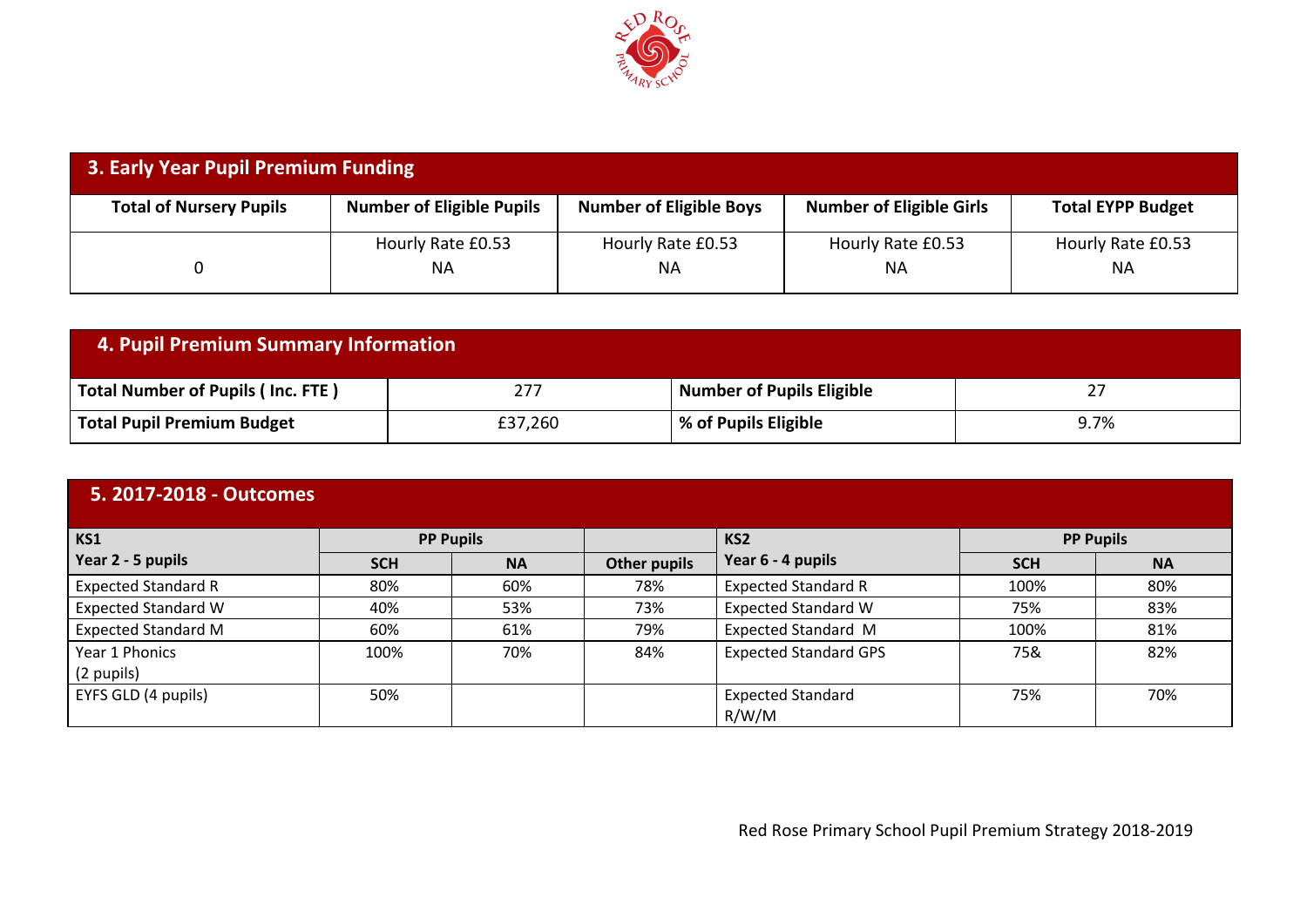

|              | 8. Internal Barriers to Future Attainment                                                                                                                                           |                                                                                                                                                                                                                                                                 |  |  |  |  |
|--------------|-------------------------------------------------------------------------------------------------------------------------------------------------------------------------------------|-----------------------------------------------------------------------------------------------------------------------------------------------------------------------------------------------------------------------------------------------------------------|--|--|--|--|
|              | <b>In-school barriers</b>                                                                                                                                                           | <b>Desired Outcomes</b>                                                                                                                                                                                                                                         |  |  |  |  |
| A            | Increased attainment in writing for disadvantaged pupils                                                                                                                            | Higher rates of progress across school for pupils eligible for PP.                                                                                                                                                                                              |  |  |  |  |
| B            | PP pupils make less progress in Reading compared to other pupils.                                                                                                                   | All pupils to have access to Lexia either at home or additional times<br>in school.<br>All pupils to be heard to read by an adult in school several times per<br>week.<br>To diminish the difference between pupil premium and non-pupil<br>premium pupils.     |  |  |  |  |
| $\mathsf{C}$ | PP pupils make less progress in Maths compared to other pupils.                                                                                                                     | Higher rates of progress in Maths across school for pupils eligible for<br>PP.<br>All pupils to have access to Mathletics either at home or additional<br>times in school.<br>To diminish the difference between pupil premium and non-pupil<br>premium pupils. |  |  |  |  |
| D            | The range of opportunities for pupils eligible for PP is very low<br>when compared with their peers. This can affect relationships in<br>school, self-esteem and academic progress. | Pupils eligible for PP access the same life chances as their academic<br>peers which will raise their self-esteem, confidence, academic<br>progress and through these first hand experiences apply their skills<br>for the new learning across the curriculum.  |  |  |  |  |
|              | 9. External Barriers to Future Attainment (issues which also require action outside school, e.g. low attendance rates)                                                              |                                                                                                                                                                                                                                                                 |  |  |  |  |
|              | <b>In-school barriers</b>                                                                                                                                                           | <b>Desired Outcomes</b>                                                                                                                                                                                                                                         |  |  |  |  |
| E.           | Low attendance rates for some PP children                                                                                                                                           | Increased attendance rates.                                                                                                                                                                                                                                     |  |  |  |  |
| F.           | Social deprivation                                                                                                                                                                  | Provide free after school clubs which target disadvantaged pupils to<br>enrich wider opportunities.                                                                                                                                                             |  |  |  |  |

Red Rose Primary School Pupil Premium Strategy 2018-2019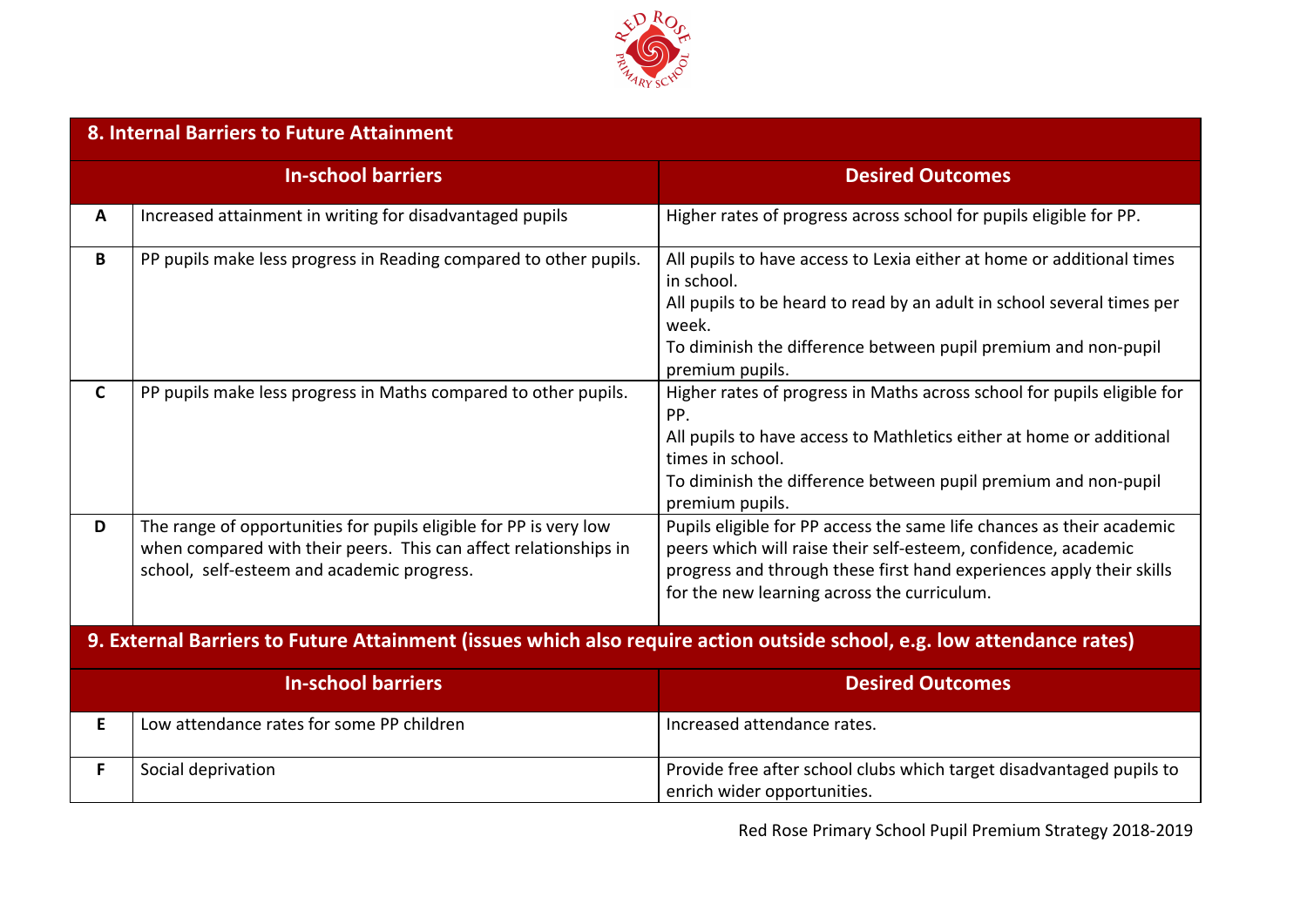

| G | Less engagement in home reading by adults and opportunities to<br>support and value reading. | Increased engagement with parents to support home reading.<br>Provide increased opportunities in school to support and enthuse a<br>love of reading. |
|---|----------------------------------------------------------------------------------------------|------------------------------------------------------------------------------------------------------------------------------------------------------|
|   |                                                                                              |                                                                                                                                                      |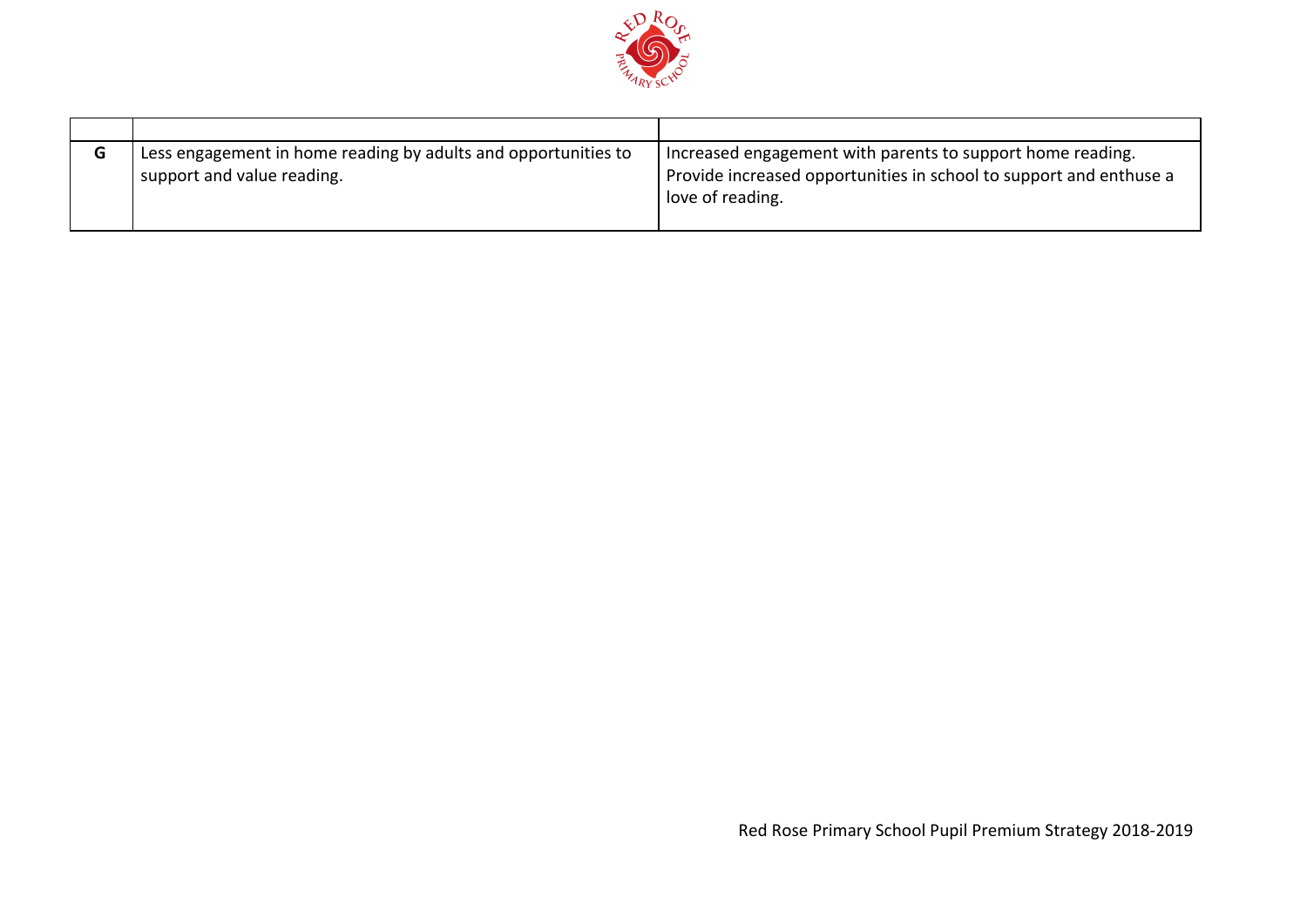

|   | 10. Pupil Premium Planned Expenditure                                                                                                                                           |                                                                                         |                                                         |                                                                                                    |                                                                                                                                                                                                                                                                                                                        |  |
|---|---------------------------------------------------------------------------------------------------------------------------------------------------------------------------------|-----------------------------------------------------------------------------------------|---------------------------------------------------------|----------------------------------------------------------------------------------------------------|------------------------------------------------------------------------------------------------------------------------------------------------------------------------------------------------------------------------------------------------------------------------------------------------------------------------|--|
|   | <b>Desired Outcomes &amp; Evidence source</b>                                                                                                                                   | <b>Action</b>                                                                           | Expenditure                                             | How we will measure<br>impact                                                                      | Impact<br>(Autumn, Spring, Summer)                                                                                                                                                                                                                                                                                     |  |
| A | Increased attainment in writing for<br>disadvantaged pupils.<br>Pupil Premium pupils made less progress than<br>'Pupil Premium' pupils and 'other' pupils in<br>school.         | In class targeted support for<br>pupils in English. Smaller class<br>sizes for English. | TA support<br>£9,500                                    | Improved progress evident<br>through book scrutiny,<br>assessment data, pupil<br>voice.            | Autumn: The majority of pupils are<br>making good progress. Small<br>intervention groups demonstrate impact<br>through book scrutinies. Learning walks<br>demonstrate good pupil engagement.<br>Spring:<br>Summer:                                                                                                     |  |
| B | PP pupils make less progress in Reading<br>compared to other pupils.<br>Pupil Premium pupils made less progress than<br>'Pupil Premium' pupils and 'other' pupils in<br>school. | One to one reading x3 weekly<br>(where appropriate)                                     | TA support<br>£4720                                     | Salford Reading Age<br>compared to actual reading<br>age will improve.                             | <b>Autumn: Overall data demonstrates</b><br>accelerated progress across the school<br>with reading ages significantly increasing<br>over the term by more than expected<br>progress. In some cases pupils made<br>more than a whole year's progress.<br>Spring:<br>Summer:                                             |  |
| B | PP pupils make less progress in Reading<br>compared to other pupils.                                                                                                            | Toe by Toe:<br>15 minutes 3 times per week<br>Lexia - 10mins x3 weekly                  | Books £50<br><b>Staffing</b><br>£2000<br>Lexia<br>£2000 | Improved reading age.<br>Increased fluency with Toe<br>by Toe.<br>Accelerated rate of<br>progress. | Autumn: Toe by toe is used across KS2<br>and reading demonstrates accelerated<br>progress. Monitoring evidences sessions<br>taking place. Pupils state they enjoy the<br>programme and feel it helps. Data<br>demonstrates limited use of Lexia with<br>PP children. This needs to be addressed.<br>Spring:<br>Summer: |  |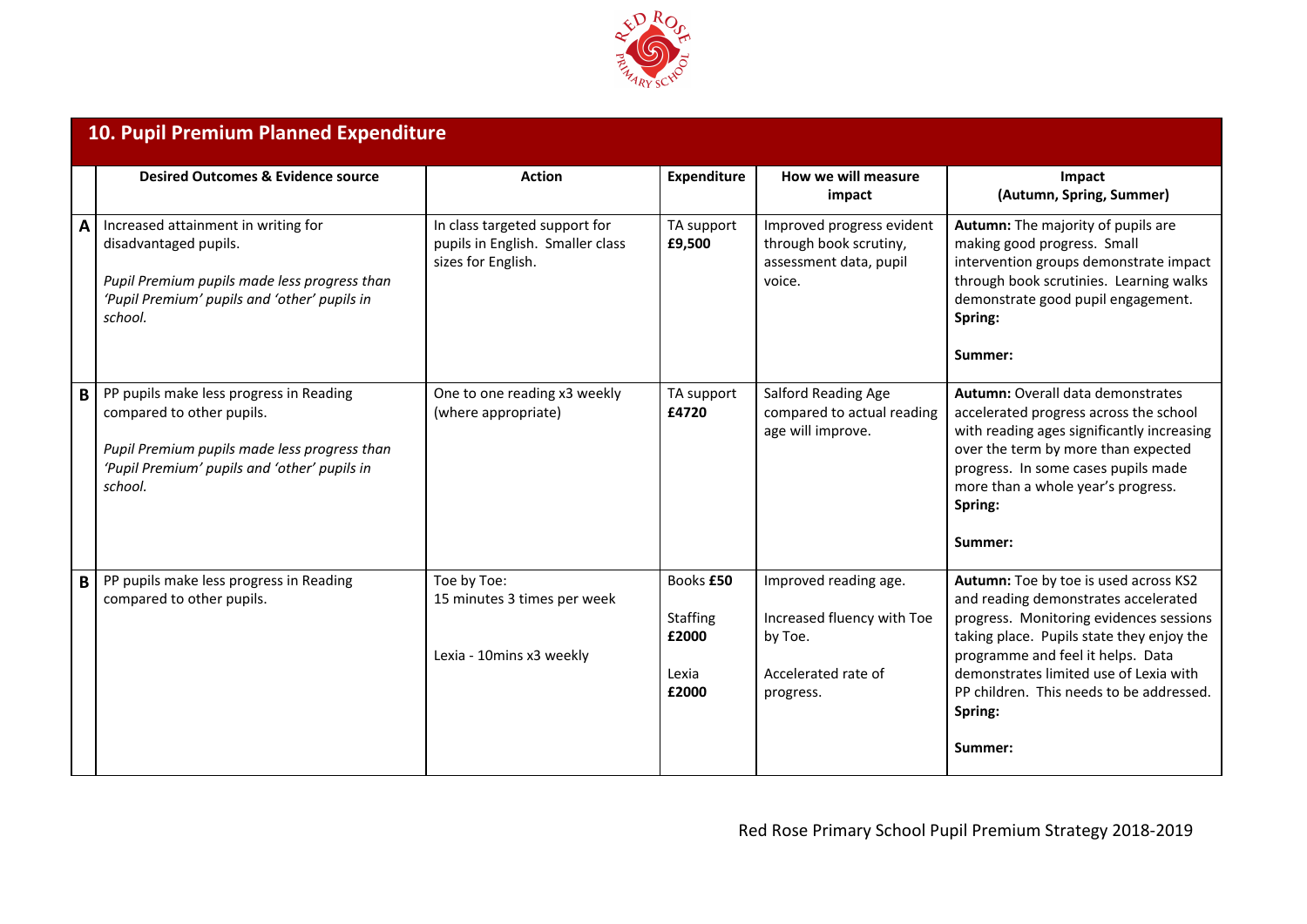

| B | Increased rates of progress for disadvantaged<br>pupils in reading in KS2<br>EEF toolkit suggests that on average, reading<br>comprehension approaches improve learning by<br>an additional 5 months' progress over the course<br>of a school year. These approaches appear to be<br>even more effective for older readers (aged 8<br>years or above) who are not making expected<br>progress. | Weekly quality 1:1 support with<br>reading comprehension for pupils<br>not on track.                                                | <b>Staffing</b><br>£2000                                          | Accelerated rate of<br>progress.<br><b>Improved Salford Reading</b><br>Age                                                                                                                                | Autumn: Data demonstrates accelerated<br>progress across the school with reading<br>ages significantly increasing over the<br>term by more than expected progress.<br>In some cases pupils made more than a<br>whole year's progress.<br>Spring:<br>Summer:                                                                                                  |
|---|------------------------------------------------------------------------------------------------------------------------------------------------------------------------------------------------------------------------------------------------------------------------------------------------------------------------------------------------------------------------------------------------|-------------------------------------------------------------------------------------------------------------------------------------|-------------------------------------------------------------------|-----------------------------------------------------------------------------------------------------------------------------------------------------------------------------------------------------------|--------------------------------------------------------------------------------------------------------------------------------------------------------------------------------------------------------------------------------------------------------------------------------------------------------------------------------------------------------------|
| B | Increased progress in reading for disadvantaged<br>pupils in FS.                                                                                                                                                                                                                                                                                                                               | PP Pupils access 5 minutes of<br>phonics daily 1:1<br>PP Pupils to access an additional 5<br>minutes of reading daily one to<br>one | Cost<br>£500                                                      | Baseline assessment data.<br>Letters & Sounds data<br>Number of sight words<br>recognised.                                                                                                                | Autumn: Clear evidence of impact with<br>pupils. Additional adult support has<br>been accessed through voluntary work.<br>Spring:<br>Summer:                                                                                                                                                                                                                 |
| C | PP pupils make less progress in Maths compared<br>to other pupils.<br>PP Pupils do not access Mathletics at home. As a<br>school we need to raise the profile of Mathletics<br>certificates and monitor access.                                                                                                                                                                                | PP Pupils to access Mathletics for<br>10 minutes 3 times per week.                                                                  | £2500 -<br>Mathletics<br>Staff to<br>monitor<br>usage and<br>rota | PP pupils not achieving a<br>Mathletics certificate each<br>week. Staff to identify key<br>tasks and encourage<br>children achieve 1000<br>points. Weekly record of<br>points to be kept by Maths<br>Lead | <b>Autumn:</b> There is variation in the<br>number of pupils accessing Mathletics.<br>Staff to have a greater focus on this and<br>ensure PP pupils access Mathletics.<br>Spring:<br>Summer:                                                                                                                                                                 |
| C | PP pupils make less progress in Maths compared<br>to other pupils.<br>Daily small group tuition in maths for groups of<br>PP identified by the school as not on track to<br>achieve their end of year target.<br>EEF toolkit suggests that small group tuition is<br>effective and, as a rule of thumb, the smaller the<br>group the better                                                    | Daily in class targeted support for<br>pupils in Maths.                                                                             | Cost:<br>£9500                                                    | <b>Improved Maths scores</b><br>and ability to work<br>independently without the<br>need for support.                                                                                                     | Autumn: Maths intervention alongside<br>same day / next day intervention<br>evident through monitoring. Maths data<br>demonstrates progress across school.<br>Mathletics has a greater impact in KS2<br>possibly due to greater independence.<br>Staff to ensure pupils have a mathletics<br>timetable in place for PP pupils for<br>spring term.<br>Spring: |

Red Rose Primary School Pupil Premium Strategy 2018-2019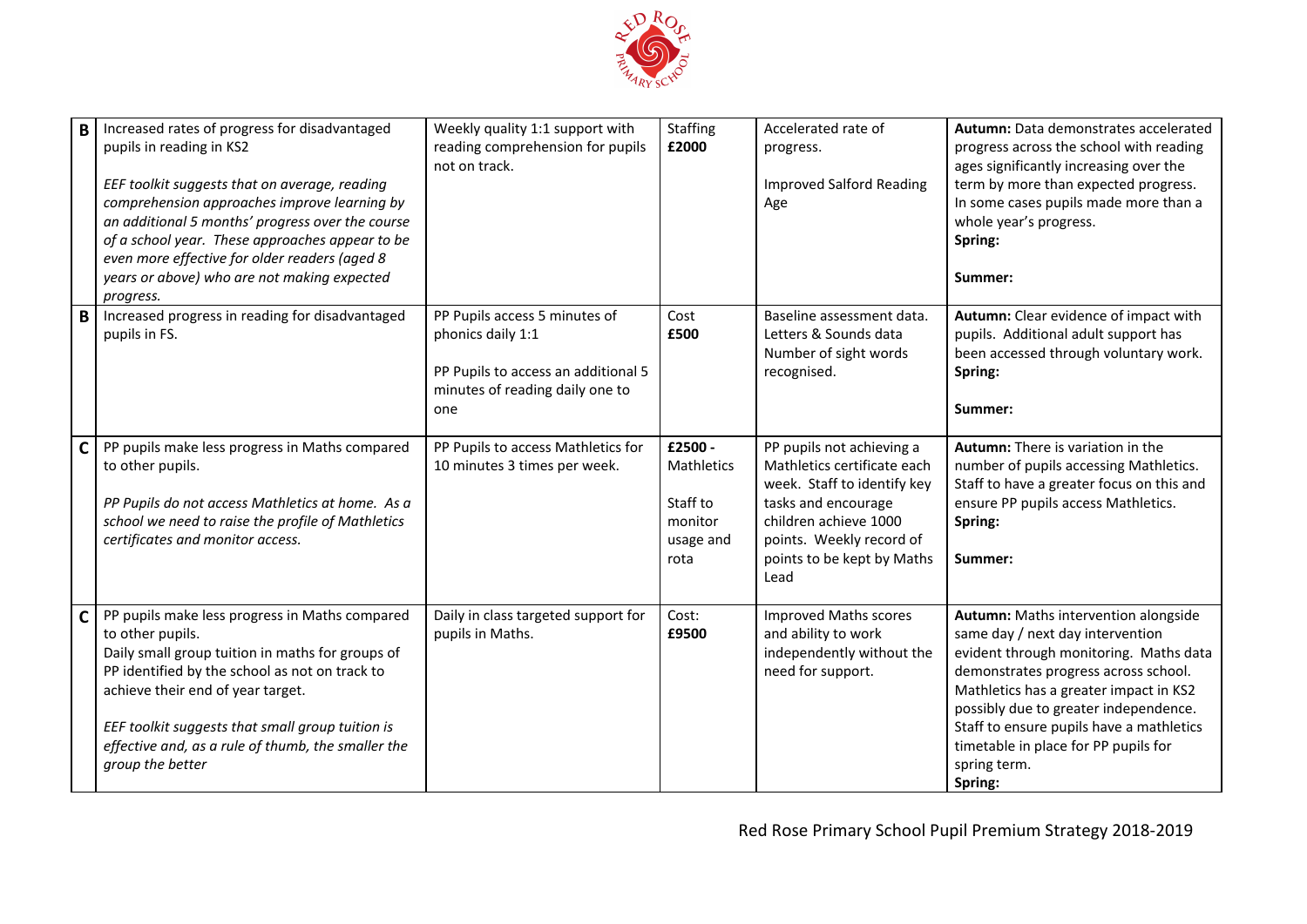

|             |                                                                                                                                                                                                                                                                                                                                                                                                                                                                                                                                                                                                |                                                                                                                                            |                                                                 |                                                                                                                                                                      | Summer:                                                                                                                                                                                                                                                                                                                                                                                                                                                              |
|-------------|------------------------------------------------------------------------------------------------------------------------------------------------------------------------------------------------------------------------------------------------------------------------------------------------------------------------------------------------------------------------------------------------------------------------------------------------------------------------------------------------------------------------------------------------------------------------------------------------|--------------------------------------------------------------------------------------------------------------------------------------------|-----------------------------------------------------------------|----------------------------------------------------------------------------------------------------------------------------------------------------------------------|----------------------------------------------------------------------------------------------------------------------------------------------------------------------------------------------------------------------------------------------------------------------------------------------------------------------------------------------------------------------------------------------------------------------------------------------------------------------|
| $\mathbf c$ | Increased progress in Maths for disadvantaged<br>pupils in FS.                                                                                                                                                                                                                                                                                                                                                                                                                                                                                                                                 | PP pupils have 20 minutes x2<br>weekly with TA.<br>Purchase of Ten Town<br>Purchase of Numicon and tens<br>frames to support understanding | Staffing:<br>£1000<br>£110<br>£100                              | Improved oral fluency with<br>numbers to 20.                                                                                                                         | Autumn: Purchase of resources and<br>training of staff is having an impact on<br>learning. Most children are making<br>good progress.<br>Spring:<br>Summer:                                                                                                                                                                                                                                                                                                          |
| D           | Behaviour issues for a small group of pupils at<br>lunchtime (mostly PP pupils) are having a<br>detrimental effect on academic progress made<br>during afternoon sessions.<br>Behavioural issues are having a detrimental effect<br>on academic progress as time is being spent by<br>the teacher dealing with lunchtime issues or<br>pupils are unsettled during the afternoon due to<br>emotional.<br>Developing pupil resilience so they can continue<br>to engage positively with their learning as they<br>move through school from R to Y6, even when<br>faced with challenge or change. | Additional TA on yard at<br>lunchtime to organise games.                                                                                   | Staffing -<br>£1700<br>Play<br>equipment<br>and storage<br>£500 | Staff to organise play<br>activities.<br>Pupils engaging in<br>purposeful play.<br>Stronger relationships.<br>Increased resilience and<br>ability to solve conflicts | Autumn: An additional TA has been<br>placed on the yard to engage in<br>purposeful play from 12:15-12:45. Play<br>leaders are in place and actively<br>encourage purposeful play. A shorter<br>KS1 lunchtime has been beneficial in<br>supporting pupils. Staff, with the<br>exception of one year group, are dealing<br>with very few lunchtime incidents and<br>where issues do generally arise this is<br>not concerning the same children.<br>Spring:<br>Summer: |
| D           | The range of opportunities for pupils eligible for<br>PP is very low when compared with their peers.<br>This can affect relationships in school,<br>self-esteem and academic progress.<br>Developing pupil resilience so they can continue<br>to engage positively with their learning as they<br>move through school from R to Y6, even when<br>faced with challenge or change.                                                                                                                                                                                                               | TA to be used 1/2 day weekly to<br>support Emotional Wellbeing<br>Interventions to take place during<br>an afternoon                       | Staffing<br>£2023                                               | Dedicated 2hr slot & 1hr<br>slot.<br>Timetable in place with<br>named children.                                                                                      | Autumn: A TA has been allocated one<br>afternoon / week to look at EWB. This is<br>positively received by pupils. Dedicated<br>weekly PSHE slots are used to develop<br>resilience.<br>Spring:<br>Summer:                                                                                                                                                                                                                                                            |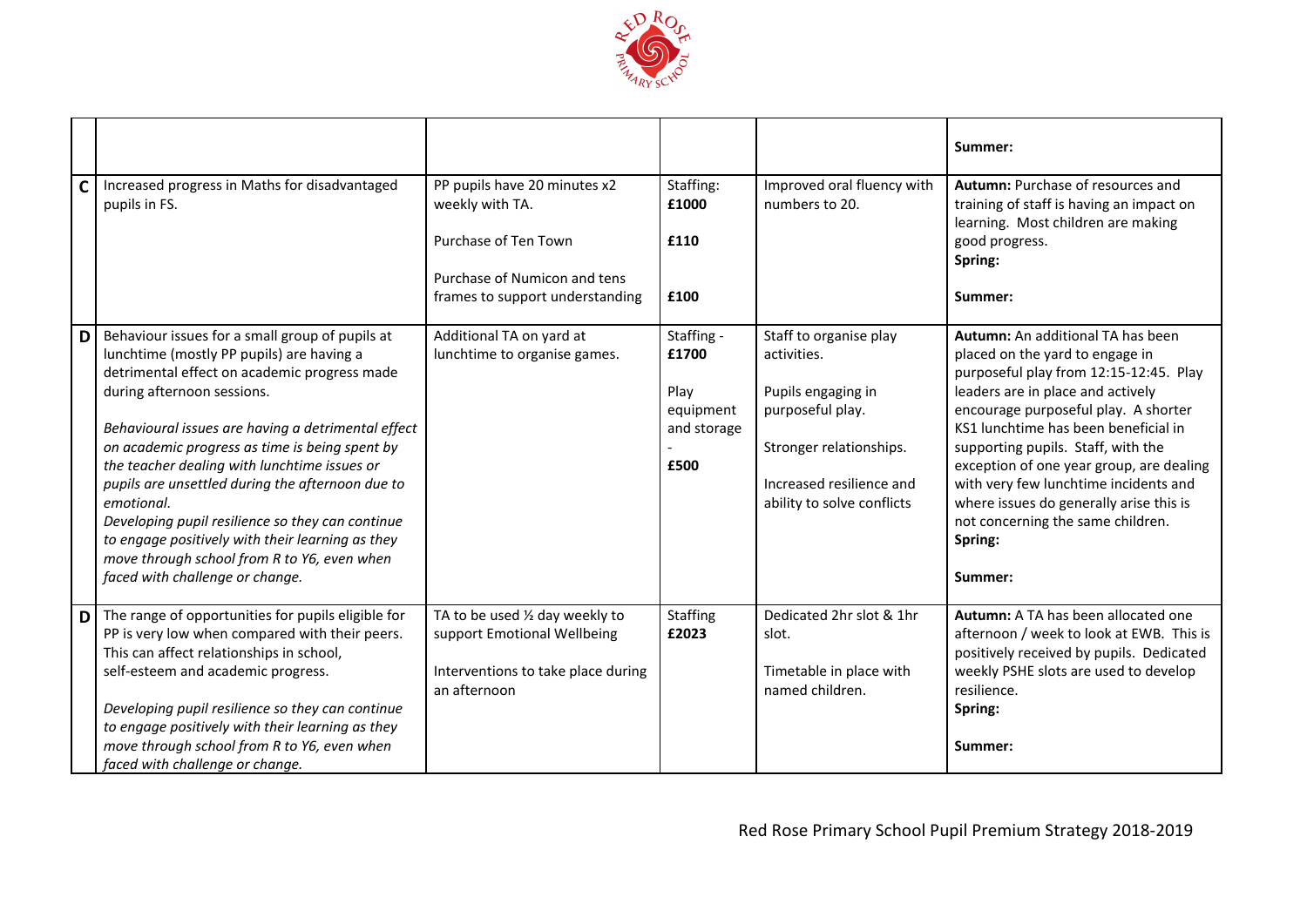

| E. | Increased attendance rates.<br>We can't improve attainment if children are not<br>actually in school                                                                        | Monthly meetings between office<br>& Headteacher to discuss<br>attendance.<br>Review of attendance policy and          | Attendance<br>Officer in<br>role:<br>£1029 | Improved attendance<br>figures.                                                                                   | Autumn: Attendance has significantly<br>improved. All pupils (with the exception<br>of 1) have attendance at or above 96%.<br>Only one pupil has an attendance below<br>$90\%$ . |
|----|-----------------------------------------------------------------------------------------------------------------------------------------------------------------------------|------------------------------------------------------------------------------------------------------------------------|--------------------------------------------|-------------------------------------------------------------------------------------------------------------------|----------------------------------------------------------------------------------------------------------------------------------------------------------------------------------|
|    |                                                                                                                                                                             | use of DCC Attendance Toolkit<br><b>Employment of an Attendance</b><br>Officer to support families with<br>attendance. |                                            |                                                                                                                   | Spring:<br>Summer:                                                                                                                                                               |
|    | Increased participation in after school clubs to<br>widen opportunities                                                                                                     | Increased range of after school<br>clubs.<br>No charge to participate for<br>disadvantaged pupils.                     | Cost<br>£800                               | Improved attendance of PP<br>children at after school<br>clubs.                                                   | Autumn: There is an increased number<br>of PP pupils accessing after school clubs.<br>Spring:<br>Summer:                                                                         |
|    | Less engagement in home reading by adults and<br>opportunities to support and value reading.<br>PP pupils are less likely to be heard to read at<br>home than non PP pupils | Involvement of parent readers to<br>promote reading.                                                                   | Cost<br>£200                               | Increased parental<br>engagement observed<br>through reading diaries and<br>parent helpers supporting<br>reading. | Autumn: We have an increasing number<br>of parental readers in school.<br>Spring:<br>Summer:                                                                                     |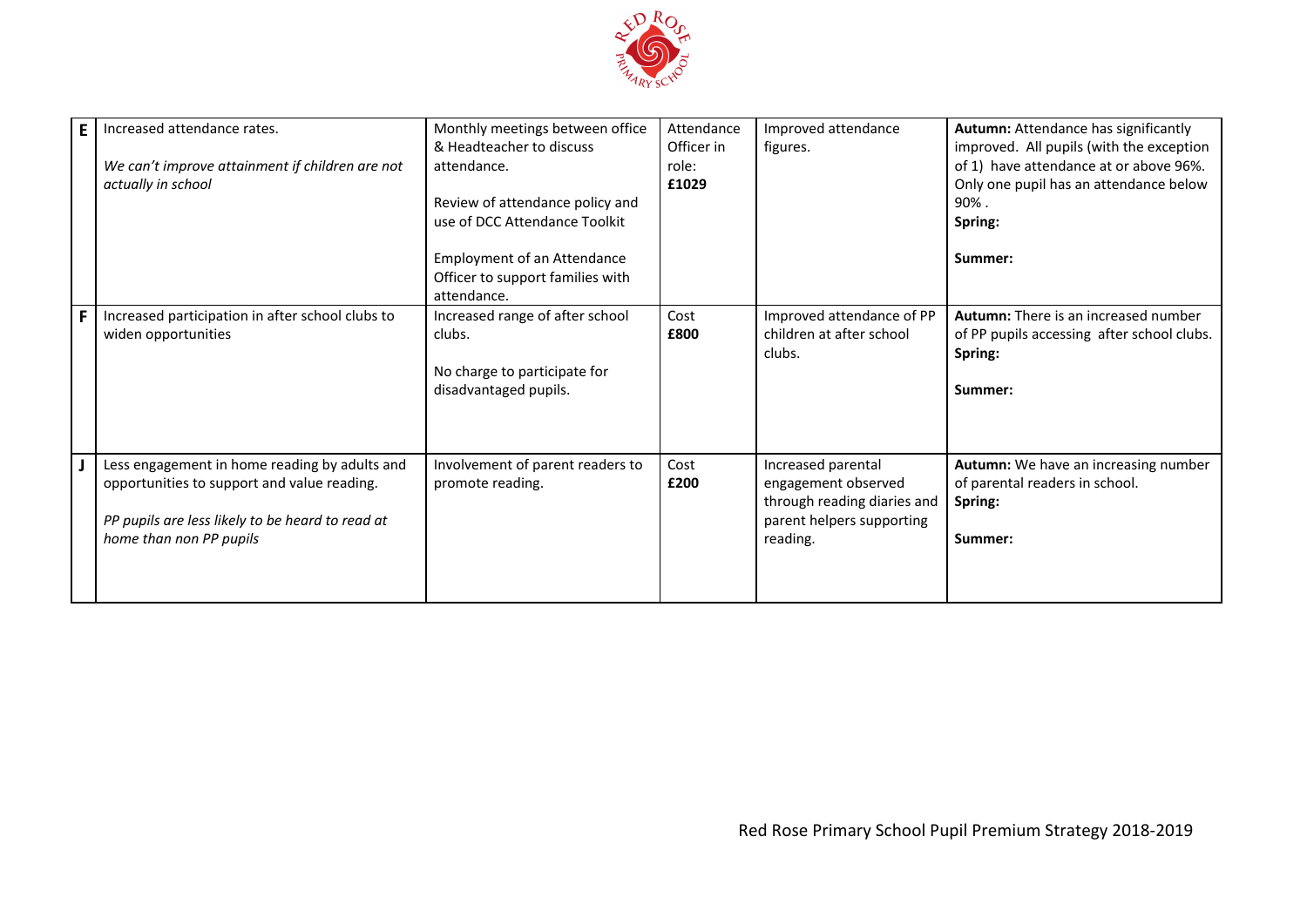

|    | <b>11. Budget Summary</b>                                                                                                                                                        |         |
|----|----------------------------------------------------------------------------------------------------------------------------------------------------------------------------------|---------|
|    | <b>Desired Outcome</b>                                                                                                                                                           | Cost    |
| A  | Increased attainment in writing for disadvantaged pupils                                                                                                                         | £9500   |
| В  | PP pupils make less progress in Reading compared to other pupils.                                                                                                                | £11270  |
| C  | PP pupils make less progress in Maths compared to other pupils.                                                                                                                  | £13710  |
| D  | The range of opportunities for pupils eligible for PP is very low when compared with their peers.<br>This can affect relationships in school, self-esteem and academic progress. | £4223   |
| E. | Low attendance rates for some PP children                                                                                                                                        | £1029   |
| F. | Social deprivation                                                                                                                                                               | £800    |
| G  | Less engagement in home reading by adults and opportunities to support and value reading.                                                                                        | £200    |
|    | <b>Total Budget Spent</b>                                                                                                                                                        | £40,732 |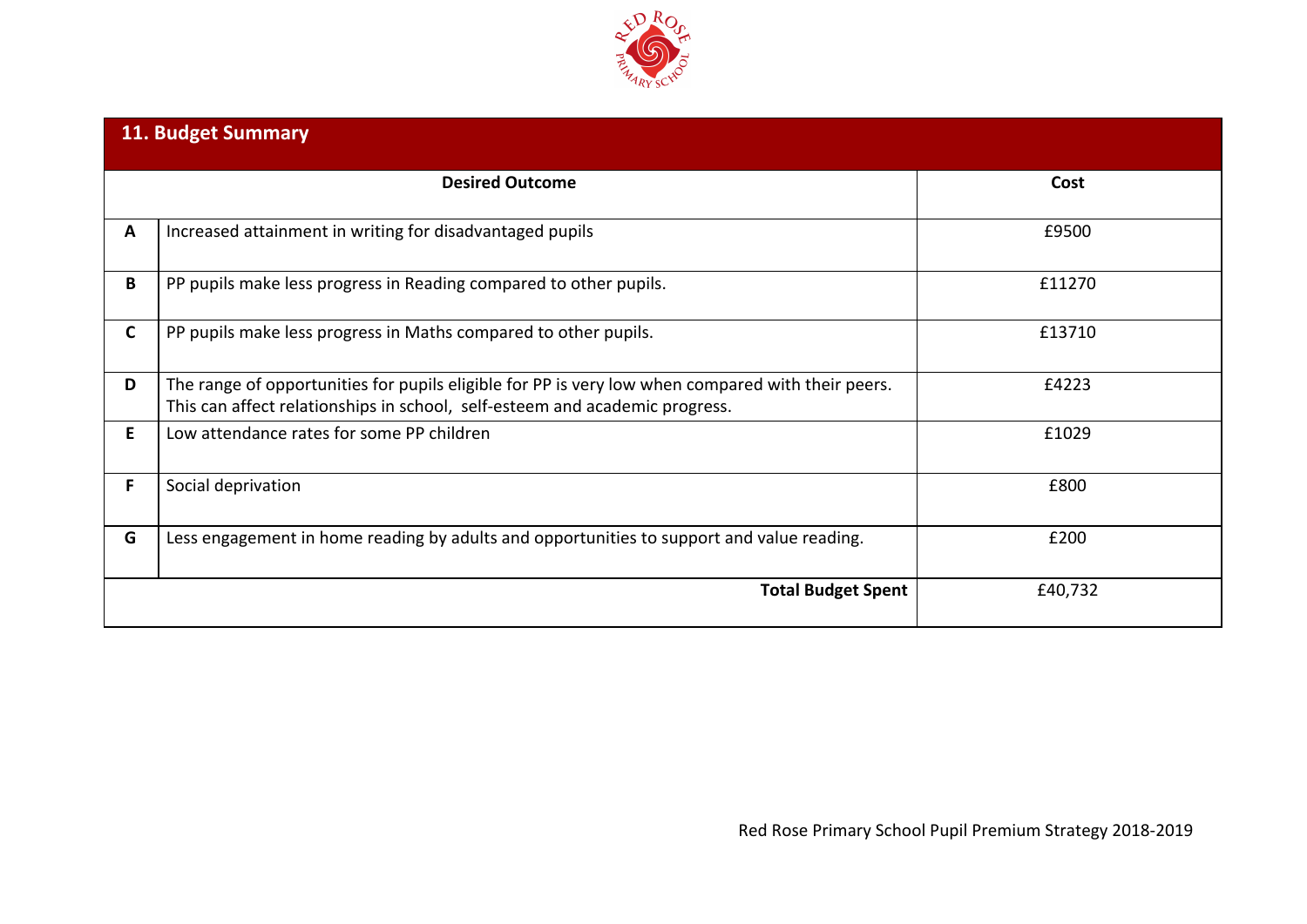

| <b>Governance</b>                                                                                                                                                                                                                                                                                                                                                                                                                                                                                                                                                                                                                                                                                                                                                                                                                                                                                                                                                                                                                                                                                                                                                                                                                                                   |         |                                                                    |         |  |  |
|---------------------------------------------------------------------------------------------------------------------------------------------------------------------------------------------------------------------------------------------------------------------------------------------------------------------------------------------------------------------------------------------------------------------------------------------------------------------------------------------------------------------------------------------------------------------------------------------------------------------------------------------------------------------------------------------------------------------------------------------------------------------------------------------------------------------------------------------------------------------------------------------------------------------------------------------------------------------------------------------------------------------------------------------------------------------------------------------------------------------------------------------------------------------------------------------------------------------------------------------------------------------|---------|--------------------------------------------------------------------|---------|--|--|
|                                                                                                                                                                                                                                                                                                                                                                                                                                                                                                                                                                                                                                                                                                                                                                                                                                                                                                                                                                                                                                                                                                                                                                                                                                                                     |         | Monitoring The Effectiveness & Impact of Pupil Premium Performance |         |  |  |
| Pupil Premium Governor: Mrs L Flannery                                                                                                                                                                                                                                                                                                                                                                                                                                                                                                                                                                                                                                                                                                                                                                                                                                                                                                                                                                                                                                                                                                                                                                                                                              |         |                                                                    |         |  |  |
| <b>Pupil Premium Committee Meeting</b>                                                                                                                                                                                                                                                                                                                                                                                                                                                                                                                                                                                                                                                                                                                                                                                                                                                                                                                                                                                                                                                                                                                                                                                                                              | Autumn: | Spring:                                                            | Summer: |  |  |
| <b>Autumn Summary</b><br>Governor Monitoring Visit completed 08.02.19 to review the Pupil Premium Strategy Report 2018-2019 for Autumn Term 2018. This report will be shared with<br>the Governing Body at the next Full Governing Body Meeting on 14.05.19.<br>Progress is being made towards all desired outcomes and evidence demonstrates that the gap is closing between children in receipt of pupil premium funding<br>and non pupil premium pupils. KS2 progress data is strong across reading, writing and maths for disadvantaged pupils.<br>School are effectively considering the impact of targeted support and interventions through a variety of means, for example, book scrutinies, learning walks,<br>assessment data and pupil voice. Areas of concern have been highlighted and addressed e.g. concern = limited use of Lexia and Mathletics with PP children,<br>solution = timetabled sessions.<br>Attendance figures are particularly pleasing with 26/27 PP children achieving attendance at or above 96%.<br>PP budget is currently £37,260, PP expenditure is projected at £40,732 which will be discussed with the finance committee at the next meeting.<br>Agreed action points: Formalise process to capture and evidence pupil voice |         |                                                                    |         |  |  |
| Complete a case study of 1-2 PP children looking at their journeys, targets & outcomes & impact of interventions<br><b>Spring Summary</b><br><b>Summer Summary</b>                                                                                                                                                                                                                                                                                                                                                                                                                                                                                                                                                                                                                                                                                                                                                                                                                                                                                                                                                                                                                                                                                                  |         |                                                                    |         |  |  |